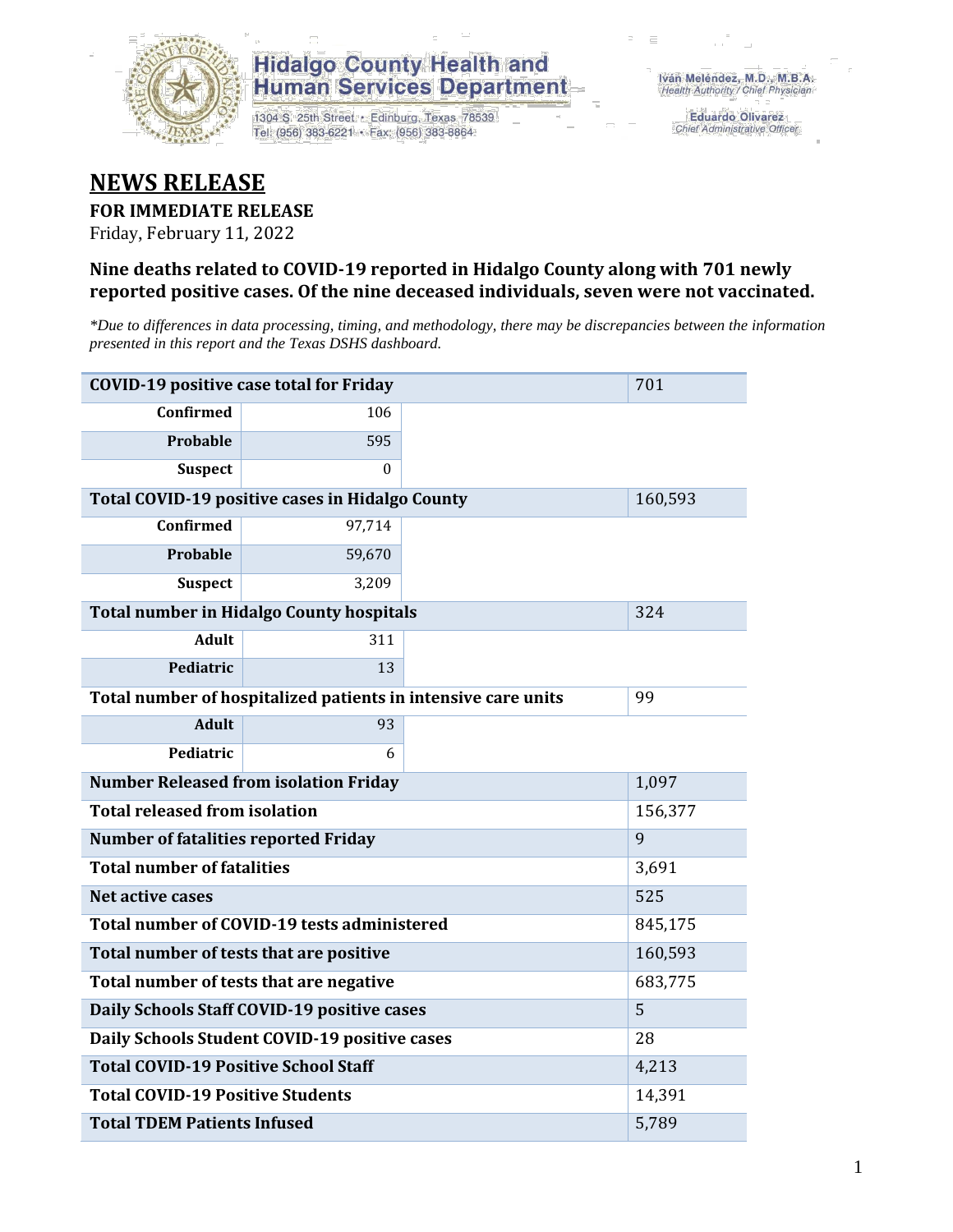

1304 S. 25th Street · Edinburg, Texas 78539 Tel: (956) 383-6221 · Fax: (956) 383-8864

**Eduardo Olivarez** Chief Administrative Officer

*Hidalgo County uses the case status definition provided by the Texas Department of State Health Service's 2020 Epi Case Criteria Guide revised November 2020.*

- *1. Confirmed: A person who has tested positive through a molecular or PCR (oral or nasal swabs) test that looks for the presence of the virus's genetic material.*
- *2. Probable: A person who meets presumptive laboratory evidence through detection of COVID-19 by antigen test in a respiratory specimen.*
- *3. Suspect: A person who meets supported laboratory evidence through detection of specific antibodies in serum, plasma, whole body, and no prior history of being confirmed or probable case.*

*For more information of case status definition for COVID-19, please refer to:*

<https://www.dshs.state.tx.us/IDCU/investigation/epi-case-criteria-guide/2020-Epi-Case-Criteria-Guide.pdf>

| <b>Age Range</b> | <b>Number of Cases</b> |
|------------------|------------------------|
| $0 - 11$         | 159                    |
| 12-19            | 155                    |
| 20s              | 67                     |
| 30 <sub>s</sub>  | 62                     |
| 40s              | 75                     |
| 50s              | 60                     |
| 60s              | 54                     |
| $70+$            | 69                     |
| Total:           | 701                    |
|                  |                        |

#### Case Breakdown by Age Group: The deaths include:

|                         | <b>Age Range</b> | Gender | <b>City</b> |
|-------------------------|------------------|--------|-------------|
| $\mathbf{1}$            | 60s              | Male   | Edinburg    |
| $\overline{2}$          | $70+$            | Female | Edinburg    |
| 3                       | $70+$            | Male   | Edinburg    |
| 4                       | $70+$            | Male   | Edinburg    |
| 5                       | 30 <sub>s</sub>  | Male   | Undisclosed |
| 6                       | $70+$            | Female | Undisclosed |
| $\overline{\mathbf{z}}$ | $70+$            | Male   | Pharr       |
| 8                       | 40s              | Male   | San Juan    |
| 9                       | 50s              | Male   | Undisclosed |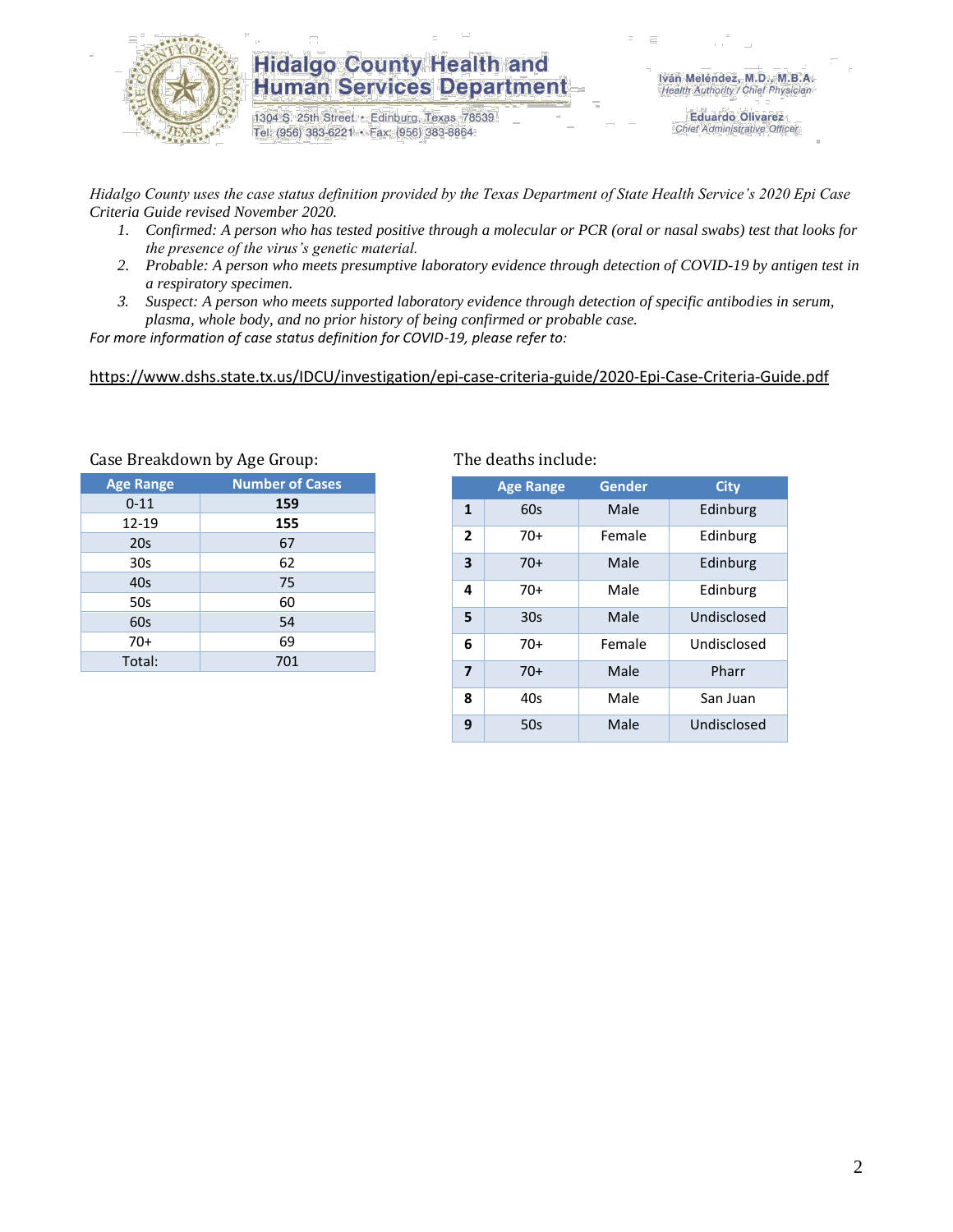

1304 S. 25th Street · Edinburg, Texas 78539<br>Tel: (956) 383-6221 · Fax: (956) 383-8864

Iván Meléndez, M.D., M.B.A.<br>Health Authority / Chief Physician

Eduardo Olivarez<br>Chief Administrative Officer

#### Friday, February 11, 2022 positive cases include:

|                         | Age<br><b>Range</b> | <b>Gender</b> | <b>City</b> |     | Age<br><b>Range</b> | Gender | <b>City</b> |
|-------------------------|---------------------|---------------|-------------|-----|---------------------|--------|-------------|
| $\mathbf{1}$            | $0 - 19$            | M             | Alamo       | 352 | $0 - 19$            | F      | Mission     |
| 2                       | $0 - 19$            | F             | Alamo       | 353 | $0 - 19$            | M      | Mission     |
| 3                       | $0 - 19$            | M             | Alamo       | 354 | $0 - 19$            | F      | Mission     |
| 4                       | $0 - 19$            | F             | Alamo       | 355 | $0 - 19$            | F      | Mission     |
| 5                       | 20s                 | F             | Alamo       | 356 | $0 - 19$            | F      | Mission     |
| 6                       | 20s                 | F             | Alamo       | 357 | $0 - 19$            | F      | Mission     |
| $\overline{\mathbf{z}}$ | 30 <sub>s</sub>     | F             | Alamo       | 358 | $0 - 19$            | M      | Mission     |
| 8                       | 40s                 | M             | Alamo       | 359 | $0 - 19$            | F      | Mission     |
| 9                       | 40s                 | F             | Alamo       | 360 | $0 - 19$            | M      | Mission     |
| 10                      | 40s                 | M             | Alamo       | 361 | $0 - 19$            | F      | Mission     |
| 11                      | 50s                 | F             | Alamo       | 362 | $0 - 19$            | M      | Mission     |
| 12                      | 50s                 | F             | Alamo       | 363 | $0 - 19$            | M      | Mission     |
| 13                      | 60s                 | F             | Alamo       | 364 | $0 - 19$            | M      | Mission     |
| 14                      | $0 - 19$            | F             | Alton       | 365 | $0 - 19$            | M      | Mission     |
| 15                      | $0 - 19$            | M             | Alton       | 366 | $0 - 19$            | M      | Mission     |
| 16                      | $0 - 19$            | F             | Alton       | 367 | $0 - 19$            | м      | Mission     |
| 17                      | $0 - 19$            | M             | Alton       | 368 | $0 - 19$            | M      | Mission     |
| 18                      | $0 - 19$            | F             | Alton       | 369 | $0 - 19$            | M      | Mission     |
| 19                      | $0 - 19$            | F             | Alton       | 370 | $0 - 19$            | M      | Mission     |
| 20                      | $0 - 19$            | F             | Alton       | 371 | $0 - 19$            | F      | Mission     |
| 21                      | $0 - 19$            | F             | Alton       | 372 | $0 - 19$            | M      | Mission     |
| 22                      | $0 - 19$            | M             | Alton       | 373 | $0 - 19$            | M      | Mission     |
| 23                      | $0 - 19$            | F             | Alton       | 374 | $0 - 19$            | F      | Mission     |
| 24                      | $0 - 19$            | F             | Alton       | 375 | $0 - 19$            | F      | Mission     |
| 25                      | $0 - 19$            | M             | Alton       | 376 | $0 - 19$            | F      | Mission     |
| 26                      | $0 - 19$            | F             | Alton       | 377 | $0 - 19$            | F      | Mission     |
| 27                      | $0 - 19$            | M             | Alton       | 378 | $0 - 19$            | F      | Mission     |
| 28                      | $0 - 19$            | M             | Alton       | 379 | $0 - 19$            | M      | Mission     |
| 29                      | $0 - 19$            | M             | Alton       | 380 | $0 - 19$            | M      | Mission     |
| 30                      | $0 - 19$            | М             | Alton       | 381 | $0 - 19$            | F      | Mission     |
| 31                      | $0 - 19$            | F             | Alton       | 382 | $0 - 19$            | M      | Mission     |
| 32                      | $0 - 19$            | M             | Alton       | 383 | $0 - 19$            | M      | Mission     |
| 33                      | $0 - 19$            | F             | Alton       | 384 | $0 - 19$            | F      | Mission     |
| 34                      | 20s                 | F             | Alton       | 385 | $0 - 19$            | M      | Mission     |
| 35                      | 20s                 | M             | Alton       | 386 | $0 - 19$            | F      | Mission     |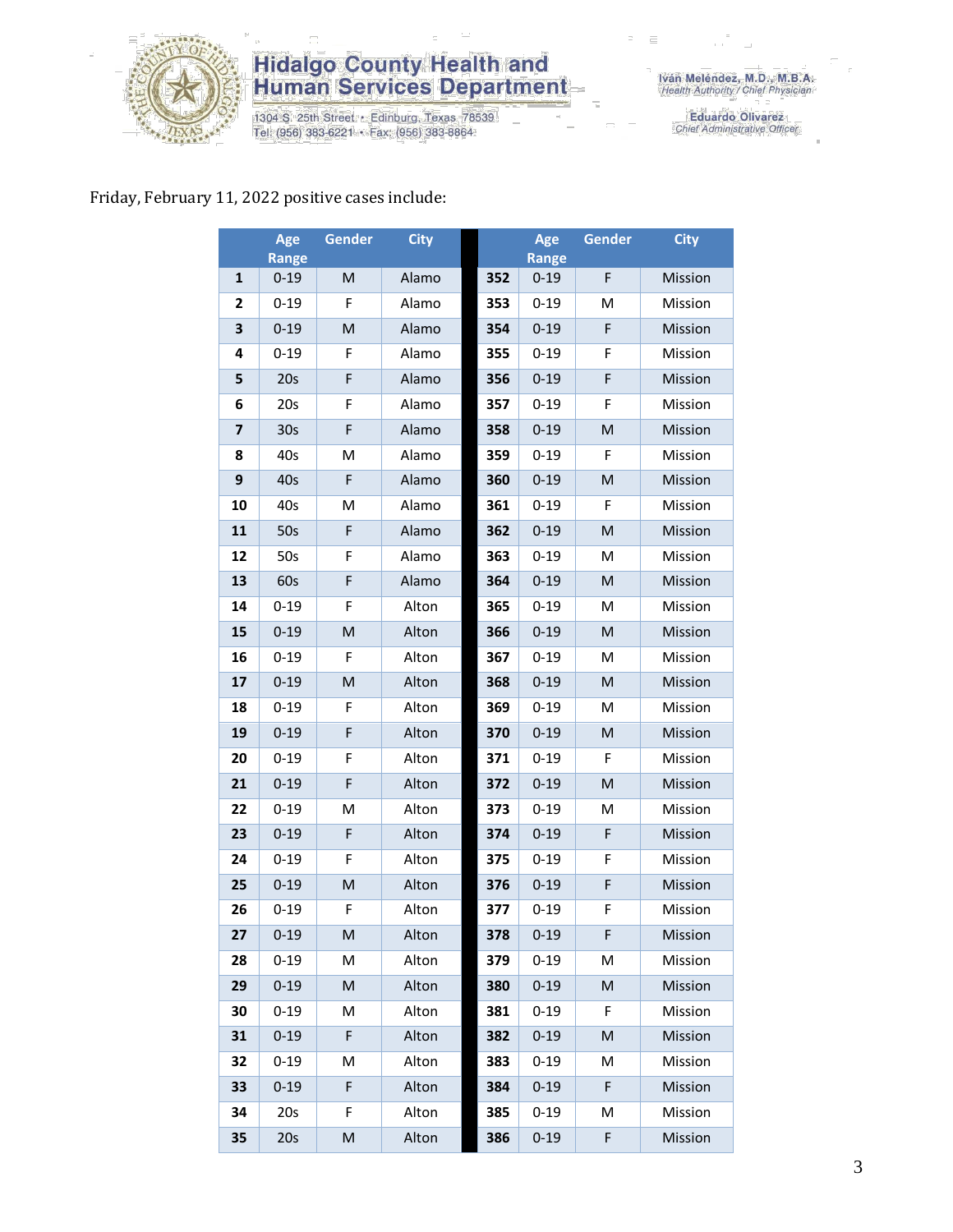

1304 S. 25th Street • Edinburg, Texas 78539<br>Tel: (956) 383-6221 • Fax: (956) 383-8864

Iván Meléndez, M.D., M.B.A.<br>Health Authority / Chief Physician

| 36 | 20s             | F | Alton    | 387 | $0 - 19$ | F           | Mission |
|----|-----------------|---|----------|-----|----------|-------------|---------|
| 37 | 20s             | F | Alton    | 388 | $0 - 19$ | M           | Mission |
| 38 | 40s             | F | Alton    | 389 | $0 - 19$ | M           | Mission |
| 39 | 40s             | F | Alton    | 390 | $0 - 19$ | M           | Mission |
| 40 | 50s             | F | Alton    | 391 | $0 - 19$ | F           | Mission |
| 41 | 50s             | F | Alton    | 392 | $0 - 19$ | F           | Mission |
| 42 | 50s             | U | Alton    | 393 | $0 - 19$ | M           | Mission |
| 43 | $0 - 19$        | F | Donna    | 394 | $0 - 19$ | F           | Mission |
| 44 | $0 - 19$        | F | Donna    | 395 | $0 - 19$ | M           | Mission |
| 45 | $0 - 19$        | M | Donna    | 396 | $0 - 19$ | M           | Mission |
| 46 | $0 - 19$        | F | Donna    | 397 | $0 - 19$ | M           | Mission |
| 47 | $0 - 19$        | F | Donna    | 398 | $0 - 19$ | M           | Mission |
| 48 | $0 - 19$        | M | Donna    | 399 | $0 - 19$ | F           | Mission |
| 49 | $0 - 19$        | F | Donna    | 400 | $0 - 19$ | M           | Mission |
| 50 | $0 - 19$        | м | Donna    | 401 | $0 - 19$ | M           | Mission |
| 51 | $0 - 19$        | M | Donna    | 402 | $0 - 19$ | F           | Mission |
| 52 | $0 - 19$        | F | Donna    | 403 | $0 - 19$ | F           | Mission |
| 53 | $0 - 19$        | M | Donna    | 404 | $0 - 19$ | M           | Mission |
| 54 | $0 - 19$        | F | Donna    | 405 | $0 - 19$ | M           | Mission |
| 55 | $0 - 19$        | M | Donna    | 406 | $0 - 19$ | M           | Mission |
| 56 | 20s             | M | Donna    | 407 | $0 - 19$ | F           | Mission |
| 57 | 30s             | M | Donna    | 408 | $0 - 19$ | $\mathsf F$ | Mission |
| 58 | 30 <sub>s</sub> | F | Donna    | 409 | $0 - 19$ | F           | Mission |
| 59 | 30 <sub>s</sub> | M | Donna    | 410 | $0 - 19$ | F           | Mission |
| 60 | 40s             | F | Donna    | 411 | $0 - 19$ | M           | Mission |
| 61 | 50s             | M | Donna    | 412 | 20s      | F           | Mission |
| 62 | 50s             | F | Donna    | 413 | 20s      | F           | Mission |
| 63 | 50s             | F | Donna    | 414 | 20s      | F           | Mission |
| 64 | 50s             | М | Donna    | 415 | 20s      | F           | Mission |
| 65 | 50s             | M | Donna    | 416 | 20s      | M           | Mission |
| 66 | 60s             | M | Donna    | 417 | 20s      | M           | Mission |
| 67 | 60s             | F | Donna    | 418 | 20s      | F           | Mission |
| 68 | 60s             | M | Donna    | 419 | 20s      | F           | Mission |
| 69 | $70+$           | F | Donna    | 420 | 20s      | F           | Mission |
| 70 | $0 - 19$        | M | Edinburg | 421 | 20s      | F           | Mission |
| 71 | $0 - 19$        | M | Edinburg | 422 | 20s      | F           | Mission |
| 72 | $0 - 19$        | M | Edinburg | 423 | 20s      | M           | Mission |
| 73 | $0 - 19$        | M | Edinburg | 424 | 20s      | F           | Mission |
| 74 | $0 - 19$        | F | Edinburg | 425 | 20s      | F           | Mission |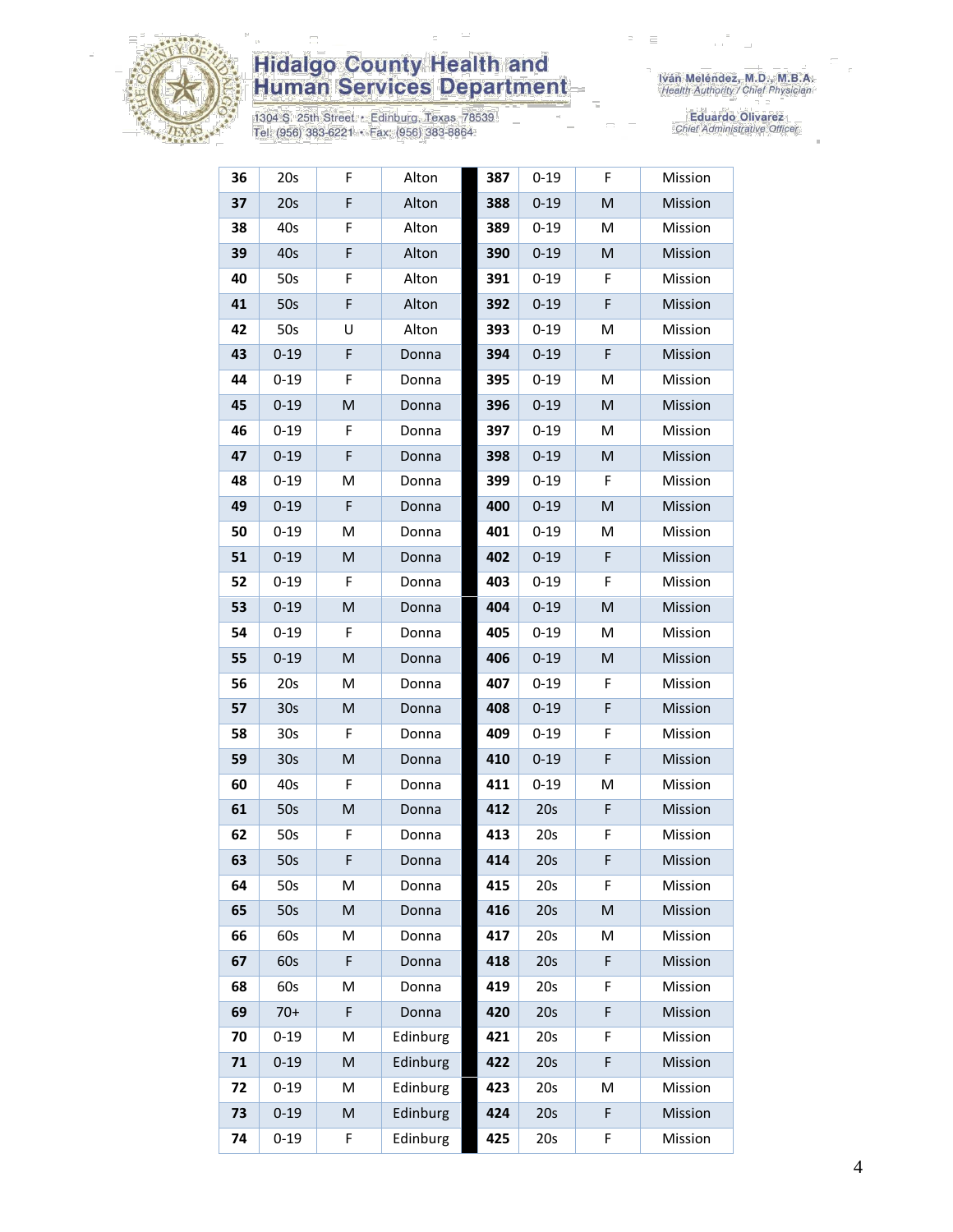

1304 S. 25th Street • Edinburg, Texas 78539<br>Tel: (956) 383-6221 • Fax: (956) 383-8864

| 75  | $0 - 19$ | M | Edinburg | 426 | 20s             | F           | Mission |
|-----|----------|---|----------|-----|-----------------|-------------|---------|
| 76  | $0 - 19$ | M | Edinburg | 427 | 20s             | M           | Mission |
| 77  | $0 - 19$ | F | Edinburg | 428 | 20s             | $\mathsf F$ | Mission |
| 78  | $0 - 19$ | F | Edinburg | 429 | 20s             | M           | Mission |
| 79  | $0 - 19$ | M | Edinburg | 430 | 20s             | F           | Mission |
| 80  | $0 - 19$ | F | Edinburg | 431 | 20s             | F           | Mission |
| 81  | $0 - 19$ | M | Edinburg | 432 | 20s             | F           | Mission |
| 82  | $0 - 19$ | F | Edinburg | 433 | 20s             | F           | Mission |
| 83  | $0 - 19$ | M | Edinburg | 434 | 20s             | M           | Mission |
| 84  | $0 - 19$ | F | Edinburg | 435 | 20s             | F           | Mission |
| 85  | $0 - 19$ | F | Edinburg | 436 | 20s             | F           | Mission |
| 86  | $0 - 19$ | F | Edinburg | 437 | 30 <sub>s</sub> | F           | Mission |
| 87  | $0 - 19$ | F | Edinburg | 438 | 30 <sub>s</sub> | F           | Mission |
| 88  | $0 - 19$ | M | Edinburg | 439 | 30 <sub>s</sub> | M           | Mission |
| 89  | $0 - 19$ | F | Edinburg | 440 | 30 <sub>s</sub> | F           | Mission |
| 90  | $0 - 19$ | M | Edinburg | 441 | 30 <sub>s</sub> | F           | Mission |
| 91  | $0 - 19$ | F | Edinburg | 442 | 30 <sub>s</sub> | M           | Mission |
| 92  | $0 - 19$ | F | Edinburg | 443 | 30 <sub>s</sub> | M           | Mission |
| 93  | $0 - 19$ | M | Edinburg | 444 | 30 <sub>s</sub> | F           | Mission |
| 94  | $0 - 19$ | F | Edinburg | 445 | 30 <sub>s</sub> | M           | Mission |
| 95  | $0 - 19$ | F | Edinburg | 446 | 30 <sub>s</sub> | F           | Mission |
| 96  | $0 - 19$ | F | Edinburg | 447 | 30 <sub>s</sub> | M           | Mission |
| 97  | $0 - 19$ | F | Edinburg | 448 | 30 <sub>s</sub> | F           | Mission |
| 98  | $0 - 19$ | M | Edinburg | 449 | 30 <sub>s</sub> | M           | Mission |
| 99  | $0 - 19$ | M | Edinburg | 450 | 30 <sub>s</sub> | F           | Mission |
| 100 | $0 - 19$ | F | Edinburg | 451 | 30 <sub>s</sub> | M           | Mission |
| 101 | $0 - 19$ | F | Edinburg | 452 | 30 <sub>s</sub> | M           | Mission |
| 102 | $0 - 19$ | M | Edinburg | 453 | 30 <sub>s</sub> | F           | Mission |
| 103 | $0 - 19$ | F | Edinburg | 454 | 30 <sub>s</sub> | F           | Mission |
| 104 | $0 - 19$ | M | Edinburg | 455 | 30 <sub>s</sub> | F           | Mission |
| 105 | $0 - 19$ | F | Edinburg | 456 | 40s             | M           | Mission |
| 106 | $0 - 19$ | M | Edinburg | 457 | 40s             | M           | Mission |
| 107 | $0 - 19$ | M | Edinburg | 458 | 40s             | F           | Mission |
| 108 | $0 - 19$ | F | Edinburg | 459 | 40s             | Μ           | Mission |
| 109 | 20s      | M | Edinburg | 460 | 40s             | F           | Mission |
| 110 | 20s      | F | Edinburg | 461 | 40s             | F           | Mission |
| 111 | 20s      | F | Edinburg | 462 | 40s             | F           | Mission |
| 112 | 20s      | F | Edinburg | 463 | 40s             | F           | Mission |
| 113 | 20s      | F | Edinburg | 464 | 40s             | F           | Mission |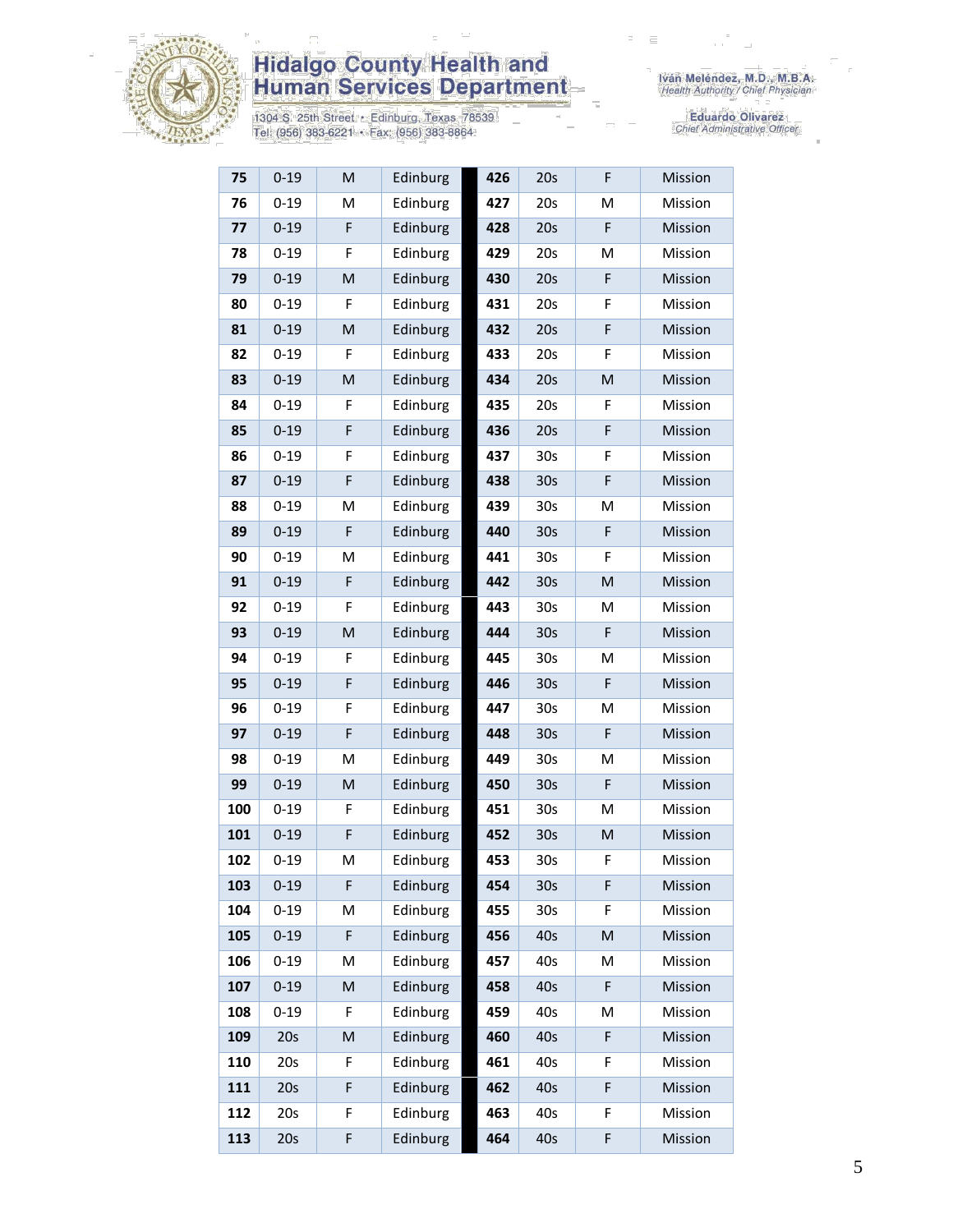

1304 S. 25th Street • Edinburg, Texas 78539<br>Tel: (956) 383-6221 • Fax: (956) 383-8864

Iván Meléndez, M.D., M.B.A.<br>Health Authority / Chief Physician

| 114 | 20s             | F | Edinburg | 465 | 40s | F | Mission |
|-----|-----------------|---|----------|-----|-----|---|---------|
| 115 | 20s             | F | Edinburg | 466 | 40s | F | Mission |
| 116 | 20s             | F | Edinburg | 467 | 40s | M | Mission |
| 117 | 20s             | M | Edinburg | 468 | 40s | M | Mission |
| 118 | 20s             | F | Edinburg | 469 | 40s | F | Mission |
| 119 | 20s             | M | Edinburg | 470 | 40s | F | Mission |
| 120 | 30 <sub>s</sub> | M | Edinburg | 471 | 40s | F | Mission |
| 121 | 30 <sub>s</sub> | F | Edinburg | 472 | 40s | M | Mission |
| 122 | 30s             | F | Edinburg | 473 | 40s | M | Mission |
| 123 | 30s             | F | Edinburg | 474 | 40s | M | Mission |
| 124 | 30 <sub>s</sub> | M | Edinburg | 475 | 40s | F | Mission |
| 125 | 30 <sub>s</sub> | F | Edinburg | 476 | 40s | F | Mission |
| 126 | 30s             | M | Edinburg | 477 | 40s | M | Mission |
| 127 | 30 <sub>s</sub> | M | Edinburg | 478 | 40s | M | Mission |
| 128 | 30s             | F | Edinburg | 479 | 40s | F | Mission |
| 129 | 30 <sub>s</sub> | F | Edinburg | 480 | 40s | M | Mission |
| 130 | 40s             | M | Edinburg | 481 | 40s | F | Mission |
| 131 | 40s             | M | Edinburg | 482 | 40s | F | Mission |
| 132 | 40s             | M | Edinburg | 483 | 50s | F | Mission |
| 133 | 40s             | M | Edinburg | 484 | 50s | F | Mission |
| 134 | 40s             | F | Edinburg | 485 | 50s | M | Mission |
| 135 | 40s             | F | Edinburg | 486 | 50s | F | Mission |
| 136 | 40s             | F | Edinburg | 487 | 50s | M | Mission |
| 137 | 50s             | M | Edinburg | 488 | 50s | M | Mission |
| 138 | 50s             | F | Edinburg | 489 | 50s | F | Mission |
| 139 | 50s             | F | Edinburg | 490 | 50s | M | Mission |
| 140 | 50s             | F | Edinburg | 491 | 50s | M | Mission |
| 141 | 60s             | F | Edinburg | 492 | 50s | M | Mission |
| 142 | 60s             | F | Edinburg | 493 | 50s | М | Mission |
| 143 | 60s             | F | Edinburg | 494 | 50s | F | Mission |
| 144 | 60s             | M | Edinburg | 495 | 50s | M | Mission |
| 145 | 60s             | F | Edinburg | 496 | 50s | F | Mission |
| 146 | $70+$           | F | Edinburg | 497 | 50s | M | Mission |
| 147 | $70+$           | M | Edinburg | 498 | 50s | F | Mission |
| 148 | $70+$           | M | Edinburg | 499 | 50s | M | Mission |
| 149 | $70+$           | M | Edinburg | 500 | 60s | F | Mission |
| 150 | $70+$           | M | Edinburg | 501 | 60s | M | Mission |
| 151 | $70+$           | F | Edinburg | 502 | 60s | F | Mission |
| 152 | $70+$           | F | Edinburg | 503 | 60s | F | Mission |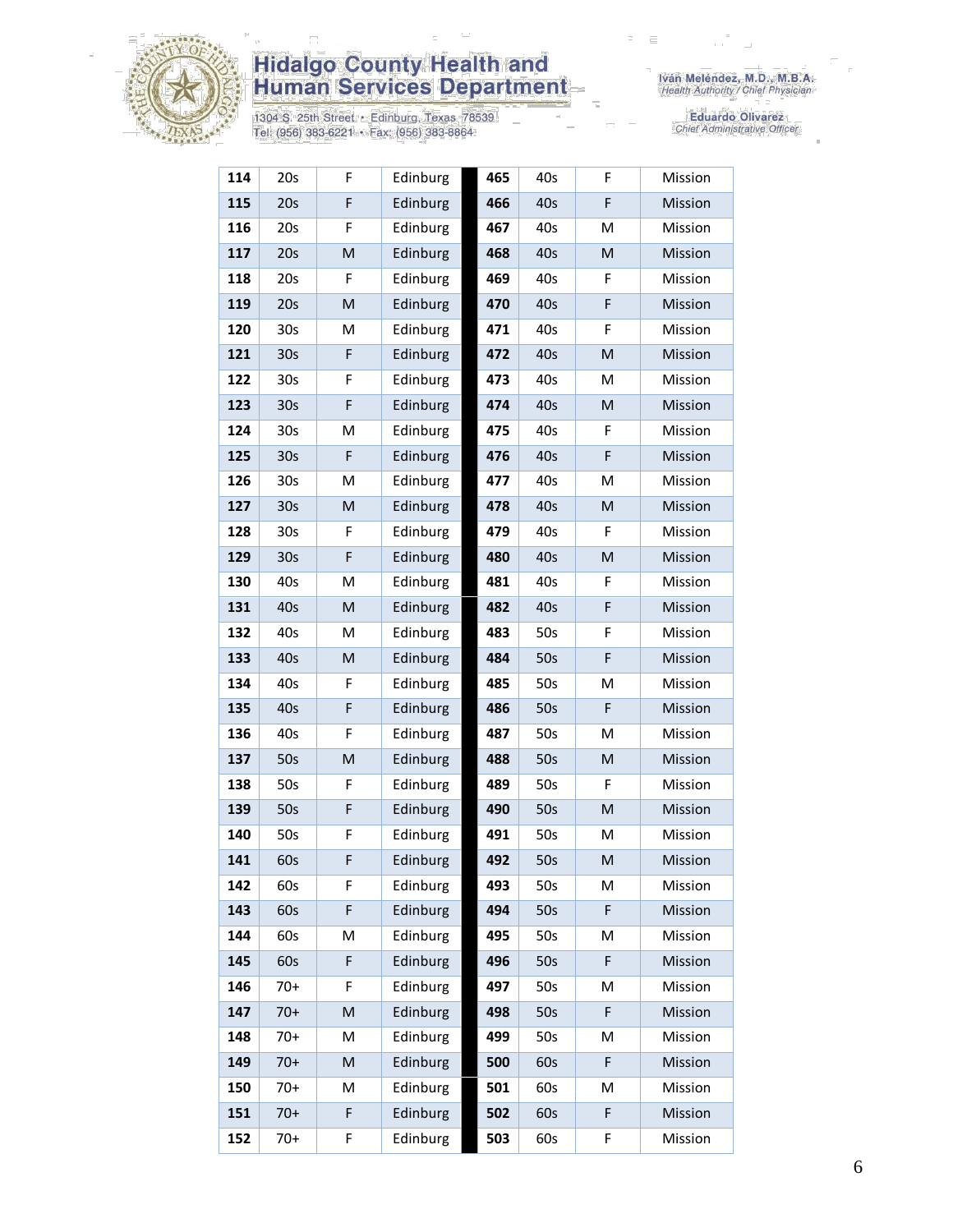

1304 S. 25th Street • Edinburg, Texas 78539<br>Tel: (956) 383-6221 • Fax: (956) 383-8864

| 153 | $70+$    | M           | Edinburg | 504 | 60s      | F           | Mission |
|-----|----------|-------------|----------|-----|----------|-------------|---------|
| 154 | $70+$    | F           | Edinburg | 505 | 60s      | F           | Mission |
| 155 | $70+$    | M           | Edinburg | 506 | 60s      | M           | Mission |
| 156 | $70+$    | M           | Edinburg | 507 | 60s      | F           | Mission |
| 157 | $0 - 19$ | M           | Hidalgo  | 508 | 60s      | F           | Mission |
| 158 | $0 - 19$ | M           | Hidalgo  | 509 | 60s      | M           | Mission |
| 159 | 20s      | F           | Hidalgo  | 510 | 60s      | M           | Mission |
| 160 | 60s      | M           | Hidalgo  | 511 | 60s      | F           | Mission |
| 161 | $70+$    | $\mathsf F$ | Hidalgo  | 512 | 60s      | $\mathsf F$ | Mission |
| 162 | $0 - 19$ | M           | McAllen  | 513 | 60s      | F           | Mission |
| 163 | $0 - 19$ | M           | McAllen  | 514 | $70+$    | $\mathsf F$ | Mission |
| 164 | $0 - 19$ | F           | McAllen  | 515 | $70+$    | F           | Mission |
| 165 | $0 - 19$ | M           | McAllen  | 516 | $70+$    | F           | Mission |
| 166 | $0 - 19$ | M           | McAllen  | 517 | $70+$    | F           | Mission |
| 167 | $0 - 19$ | F           | McAllen  | 518 | $70+$    | $\mathsf F$ | Mission |
| 168 | $0 - 19$ | F           | McAllen  | 519 | $70+$    | F           | Mission |
| 169 | $0 - 19$ | F           | McAllen  | 520 | $70+$    | $\mathsf F$ | Mission |
| 170 | $0 - 19$ | M           | McAllen  | 521 | $70+$    | M           | Mission |
| 171 | $0 - 19$ | M           | McAllen  | 522 | $70+$    | F           | Mission |
| 172 | $0 - 19$ | F           | McAllen  | 523 | $70+$    | F           | Mission |
| 173 | $0 - 19$ | F           | McAllen  | 524 | $0 - 19$ | M           | Pharr   |
| 174 | $0 - 19$ | F           | McAllen  | 525 | $0 - 19$ | M           | Pharr   |
| 175 | $0 - 19$ | M           | McAllen  | 526 | $0 - 19$ | M           | Pharr   |
| 176 | $0 - 19$ | F           | McAllen  | 527 | $0 - 19$ | F           | Pharr   |
| 177 | $0 - 19$ | F           | McAllen  | 528 | $0 - 19$ | M           | Pharr   |
| 178 | $0 - 19$ | M           | McAllen  | 529 | $0 - 19$ | M           | Pharr   |
| 179 | $0 - 19$ | F           | McAllen  | 530 | $0 - 19$ | M           | Pharr   |
| 180 | $0 - 19$ | M           | McAllen  | 531 | $0 - 19$ | M           | Pharr   |
| 181 | $0 - 19$ | M           | McAllen  | 532 | $0 - 19$ | F           | Pharr   |
| 182 | $0 - 19$ | F           | McAllen  | 533 | $0 - 19$ | F           | Pharr   |
| 183 | $0 - 19$ | F           | McAllen  | 534 | $0 - 19$ | F           | Pharr   |
| 184 | $0 - 19$ | F           | McAllen  | 535 | $0 - 19$ | F           | Pharr   |
| 185 | $0 - 19$ | F           | McAllen  | 536 | $0 - 19$ | M           | Pharr   |
| 186 | $0 - 19$ | F           | McAllen  | 537 | $0 - 19$ | Μ           | Pharr   |
| 187 | $0 - 19$ | F           | McAllen  | 538 | $0 - 19$ | F           | Pharr   |
| 188 | $0 - 19$ | M           | McAllen  | 539 | $0 - 19$ | M           | Pharr   |
| 189 | $0 - 19$ | F           | McAllen  | 540 | $0 - 19$ | F           | Pharr   |
| 190 | $0 - 19$ | M           | McAllen  | 541 | $0 - 19$ | Μ           | Pharr   |
| 191 | $0 - 19$ | F           | McAllen  | 542 | $0 - 19$ | M           | Pharr   |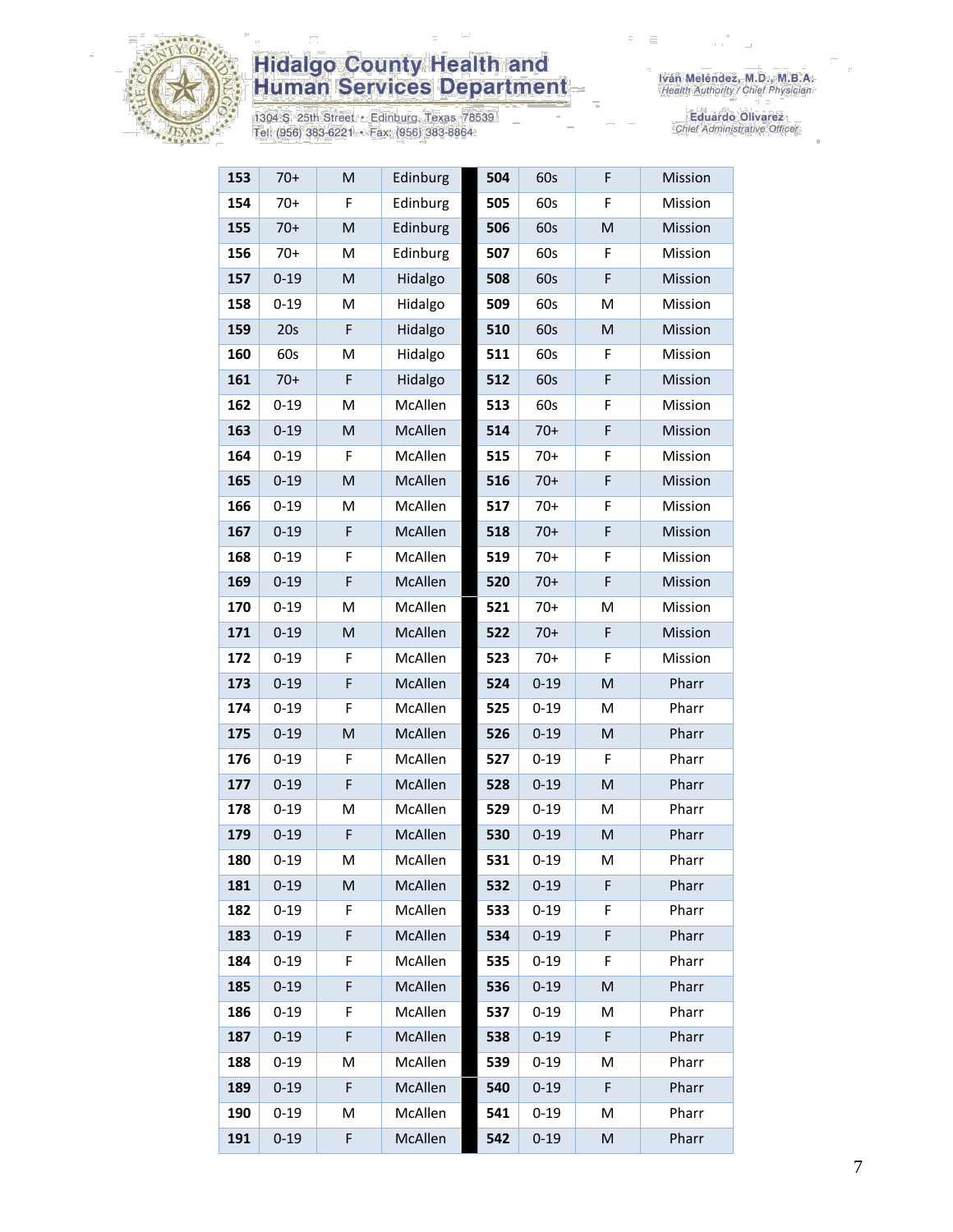

1304 S. 25th Street • Edinburg, Texas 78539<br>Tel: (956) 383-6221 • Fax: (956) 383-8864

| 192 | $0 - 19$        | F                                                                                                          | McAllen | 543 | 20s             | F | Pharr       |
|-----|-----------------|------------------------------------------------------------------------------------------------------------|---------|-----|-----------------|---|-------------|
| 193 | $0 - 19$        | M                                                                                                          | McAllen | 544 | 20s             | F | Pharr       |
| 194 | $0 - 19$        | M                                                                                                          | McAllen | 545 | 20s             | F | Pharr       |
| 195 | $0 - 19$        | F                                                                                                          | McAllen | 546 | 30 <sub>s</sub> | F | Pharr       |
| 196 | $0 - 19$        | M                                                                                                          | McAllen | 547 | 30 <sub>s</sub> | F | Pharr       |
| 197 | $0 - 19$        | M                                                                                                          | McAllen | 548 | 30 <sub>s</sub> | F | Pharr       |
| 198 | $0 - 19$        | М                                                                                                          | McAllen | 549 | 30 <sub>s</sub> | F | Pharr       |
| 199 | $0 - 19$        | M                                                                                                          | McAllen | 550 | 30 <sub>s</sub> | F | Pharr       |
| 200 | $0 - 19$        | M                                                                                                          | McAllen | 551 | 40s             | M | Pharr       |
| 201 | 20s             | F                                                                                                          | McAllen | 552 | 40s             | M | Pharr       |
| 202 | 20s             | F                                                                                                          | McAllen | 553 | 40s             | M | Pharr       |
| 203 | 20s             | M                                                                                                          | McAllen | 554 | 40s             | F | Pharr       |
| 204 | 20s             | F                                                                                                          | McAllen | 555 | 50s             | М | Pharr       |
| 205 | 20s             | F                                                                                                          | McAllen | 556 | 50s             | F | Pharr       |
| 206 | 20s             | M                                                                                                          | McAllen | 557 | 50s             | F | Pharr       |
| 207 | 20s             | F                                                                                                          | McAllen | 558 | 50s             | M | Pharr       |
| 208 | 20s             | M                                                                                                          | McAllen | 559 | 60s             | F | Pharr       |
| 209 | 30 <sub>s</sub> | M                                                                                                          | McAllen | 560 | 60s             | F | Pharr       |
| 210 | 30 <sub>s</sub> | M                                                                                                          | McAllen | 561 | 60s             | M | Pharr       |
| 211 | 30 <sub>s</sub> | $\mathsf{M}% _{T}=\mathsf{M}_{T}\!\left( a,b\right) ,\ \mathsf{M}_{T}=\mathsf{M}_{T}\!\left( a,b\right) ,$ | McAllen | 562 | 60s             | M | Pharr       |
| 212 | 30 <sub>s</sub> | F                                                                                                          | McAllen | 563 | $70+$           | F | Pharr       |
| 213 | 30s             | M                                                                                                          | McAllen | 564 | $70+$           | F | Pharr       |
| 214 | 30s             | F                                                                                                          | McAllen | 565 | $70+$           | F | Pharr       |
| 215 | 30 <sub>s</sub> | M                                                                                                          | McAllen | 566 | $70+$           | F | Pharr       |
| 216 | 30 <sub>s</sub> | F                                                                                                          | McAllen | 567 | $0 - 19$        | M | San Juan    |
| 217 | 30 <sub>s</sub> | M                                                                                                          | McAllen | 568 | $0 - 19$        | M | San Juan    |
| 218 | 30 <sub>s</sub> | M                                                                                                          | McAllen | 569 | $0 - 19$        | M | San Juan    |
| 219 | 30 <sub>s</sub> | F                                                                                                          | McAllen | 570 | $0 - 19$        | F | San Juan    |
| 220 | 30s             | M                                                                                                          | McAllen | 571 | $0 - 19$        | F | San Juan    |
| 221 | 30 <sub>s</sub> | F                                                                                                          | McAllen | 572 | $0 - 19$        | F | San Juan    |
| 222 | 40s             | M                                                                                                          | McAllen | 573 | $0 - 19$        | Μ | San Juan    |
| 223 | 40s             | M                                                                                                          | McAllen | 574 | 20s             | M | San Juan    |
| 224 | 40s             | F                                                                                                          | McAllen | 575 | 20s             | F | San Juan    |
| 225 | 40s             | M                                                                                                          | McAllen | 576 | 30 <sub>s</sub> | F | San Juan    |
| 226 | 40s             | F                                                                                                          | McAllen | 577 | 40s             | M | San Juan    |
| 227 | 40s             | M                                                                                                          | McAllen | 578 | 60s             | F | San Juan    |
| 228 | 40s             | M                                                                                                          | McAllen | 579 | 60s             | F | San Juan    |
| 229 | 40s             | F                                                                                                          | McAllen | 580 | $0 - 19$        | F | Undisclosed |
| 230 | 40s             | M                                                                                                          | McAllen | 581 | $0 - 19$        | M | Undisclosed |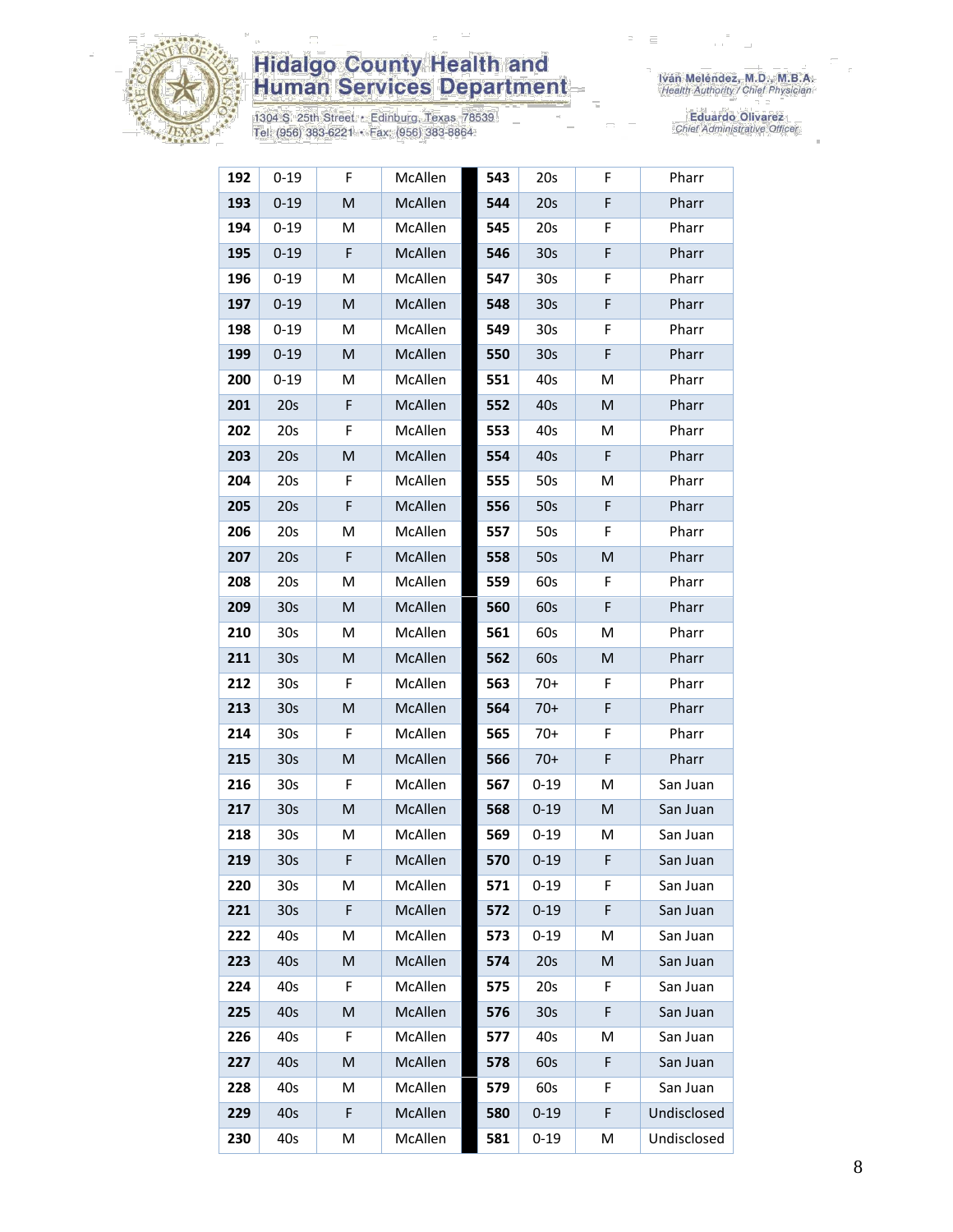

1304 S. 25th Street • Edinburg, Texas 78539<br>Tel: (956) 383-6221 • Fax: (956) 383-8864

| 231 | 40s   | M           | McAllen | 582 | $0 - 19$        | F | Undisclosed |
|-----|-------|-------------|---------|-----|-----------------|---|-------------|
| 232 | 40s   | F           | McAllen | 583 | $0 - 19$        | F | Undisclosed |
| 233 | 40s   | M           | McAllen | 584 | $0 - 19$        | F | Undisclosed |
| 234 | 40s   | F           | McAllen | 585 | $0 - 19$        | F | Undisclosed |
| 235 | 40s   | F           | McAllen | 586 | $0 - 19$        | M | Undisclosed |
| 236 | 40s   | F           | McAllen | 587 | $0 - 19$        | M | Undisclosed |
| 237 | 40s   | M           | McAllen | 588 | $0 - 19$        | F | Undisclosed |
| 238 | 50s   | F           | McAllen | 589 | $0 - 19$        | M | Undisclosed |
| 239 | 50s   | F           | McAllen | 590 | $0 - 19$        | F | Undisclosed |
| 240 | 50s   | M           | McAllen | 591 | $0 - 19$        | F | Undisclosed |
| 241 | 50s   | F           | McAllen | 592 | $0 - 19$        | M | Undisclosed |
| 242 | 50s   | F           | McAllen | 593 | $0 - 19$        | M | Undisclosed |
| 243 | 50s   | M           | McAllen | 594 | $0 - 19$        | M | Undisclosed |
| 244 | 50s   | M           | McAllen | 595 | $0 - 19$        | F | Undisclosed |
| 245 | 50s   | F           | McAllen | 596 | $0 - 19$        | F | Undisclosed |
| 246 | 60s   | F           | McAllen | 597 | $0 - 19$        | F | Undisclosed |
| 247 | 60s   | $\mathsf F$ | McAllen | 598 | $0 - 19$        | F | Undisclosed |
| 248 | 60s   | M           | McAllen | 599 | $0 - 19$        | F | Undisclosed |
| 249 | 60s   | F           | McAllen | 600 | $0 - 19$        | F | Undisclosed |
| 250 | 60s   | M           | McAllen | 601 | $0 - 19$        | F | Undisclosed |
| 251 | 60s   | F           | McAllen | 602 | $0 - 19$        | F | Undisclosed |
| 252 | 60s   | M           | McAllen | 603 | $0 - 19$        | M | Undisclosed |
| 253 | 60s   | M           | McAllen | 604 | $0 - 19$        | M | Undisclosed |
| 254 | $70+$ | F           | McAllen | 605 | 20s             | Μ | Undisclosed |
| 255 | $70+$ | M           | McAllen | 606 | 20s             | F | Undisclosed |
| 256 | $70+$ | M           | McAllen | 607 | 20s             | F | Undisclosed |
| 257 | $70+$ | F           | McAllen | 608 | 20s             | F | Undisclosed |
| 258 | $70+$ | м           | McAllen | 609 | 20s             | M | Undisclosed |
| 259 | $70+$ | F           | McAllen | 610 | 30 <sub>s</sub> | F | Undisclosed |
| 260 | $70+$ | M           | McAllen | 611 | 30 <sub>s</sub> | M | Undisclosed |
| 261 | $70+$ | F           | McAllen | 612 | 30 <sub>s</sub> | F | Undisclosed |
| 262 | $70+$ | M           | McAllen | 613 | 30 <sub>s</sub> | M | Undisclosed |
| 263 | $70+$ | F           | McAllen | 614 | 30 <sub>s</sub> | F | Undisclosed |
| 264 | $70+$ | Μ           | McAllen | 615 | 30 <sub>s</sub> | M | Undisclosed |
| 265 | $70+$ | $\mathsf F$ | McAllen | 616 | 40s             | M | Undisclosed |
| 266 | $70+$ | $\mathsf F$ | McAllen | 617 | 40s             | F | Undisclosed |
| 267 | $70+$ | M           | McAllen | 618 | 50s             | M | Undisclosed |
| 268 | $70+$ | F           | McAllen | 619 | 50s             | F | Undisclosed |
| 269 | $70+$ | F           | McAllen | 620 | 50s             | F | Undisclosed |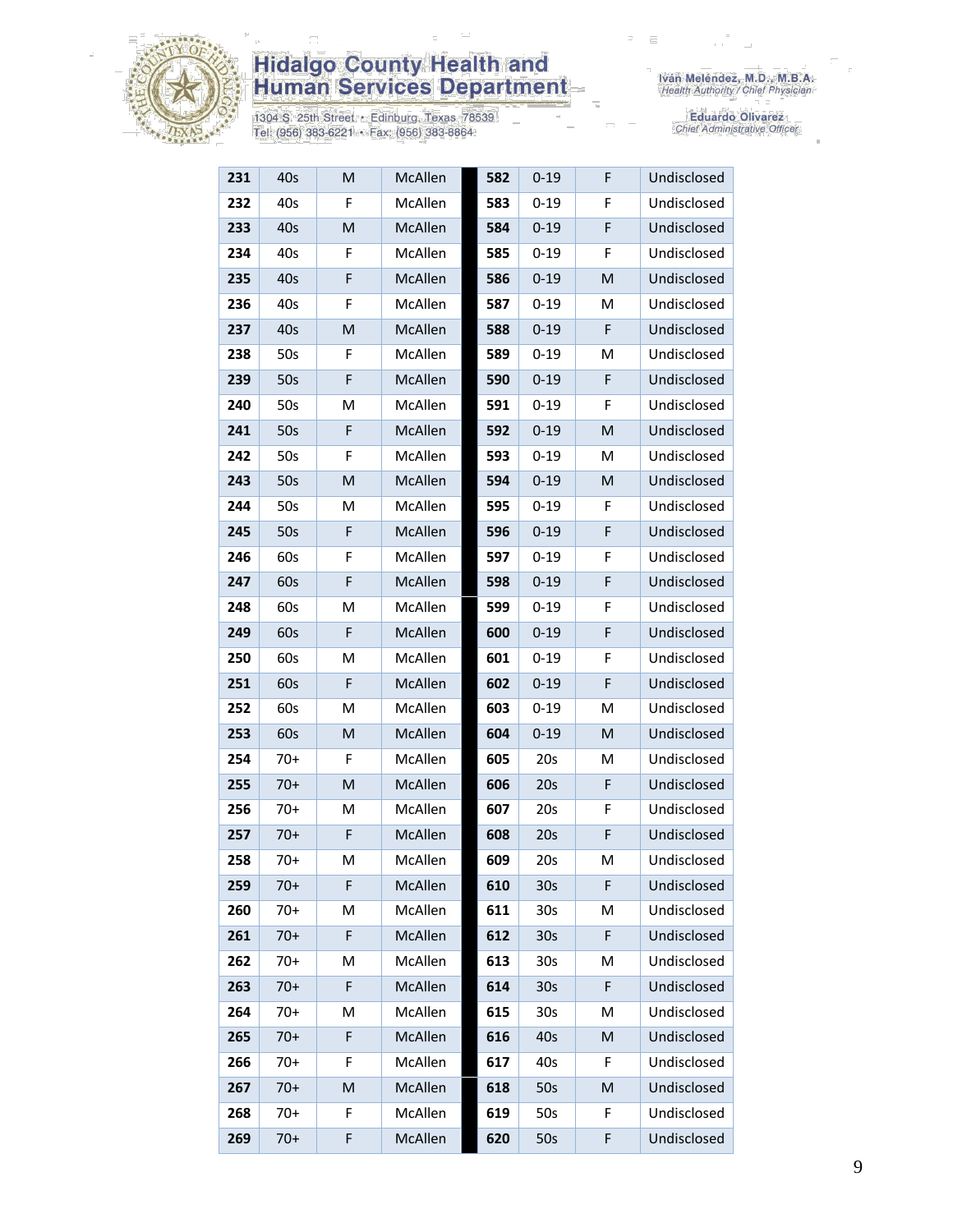

1304 S. 25th Street · Edinburg, Texas 78539<br>Tel: (956) 383-6221 · Fax: (956) 383-8864

| 270 | $70+$    | M         | McAllen  | 621 | 50s             | F | Undisclosed |
|-----|----------|-----------|----------|-----|-----------------|---|-------------|
| 271 | $0 - 19$ | M         | Mercedes | 622 | 60s             | F | Undisclosed |
| 272 | $0 - 19$ | F         | Mercedes | 623 | 60s             | м | Undisclosed |
| 273 | $0 - 19$ | F         | Mercedes | 624 | 60s             | F | Undisclosed |
| 274 | $0 - 19$ | M         | Mercedes | 625 | 60s             | M | Undisclosed |
| 275 | 40s      | F         | Mercedes | 626 | $70+$           | F | Undisclosed |
| 276 | 50s      | M         | Mercedes | 627 | $70+$           | F | Undisclosed |
| 277 | 50s      | F         | Mercedes | 628 | $70+$           | F | Undisclosed |
| 278 | 50s      | M         | Mercedes | 629 | $70+$           | M | Undisclosed |
| 279 | $70+$    | F         | Mercedes | 630 | $70+$           | F | Undisclosed |
| 280 | $0 - 19$ | F         | Mission  | 631 | $70+$           | M | Undisclosed |
| 281 | $0 - 19$ | F         | Mission  | 632 | $70+$           | M | Undisclosed |
| 282 | $0 - 19$ | M         | Mission  | 633 | $70+$           | M | Undisclosed |
| 283 | $0 - 19$ | M         | Mission  | 634 | $70+$           | M | Undisclosed |
| 284 | $0 - 19$ | F         | Mission  | 635 | $0 - 19$        | М | Weslaco     |
| 285 | $0 - 19$ | F         | Mission  | 636 | $0 - 19$        | F | Weslaco     |
| 286 | $0 - 19$ | M         | Mission  | 637 | $0 - 19$        | F | Weslaco     |
| 287 | $0 - 19$ | ${\sf M}$ | Mission  | 638 | $0 - 19$        | F | Weslaco     |
| 288 | $0 - 19$ | F         | Mission  | 639 | $0 - 19$        | F | Weslaco     |
| 289 | $0 - 19$ | M         | Mission  | 640 | $0 - 19$        | M | Weslaco     |
| 290 | $0 - 19$ | M         | Mission  | 641 | $0 - 19$        | F | Weslaco     |
| 291 | $0 - 19$ | M         | Mission  | 642 | $0 - 19$        | F | Weslaco     |
| 292 | $0 - 19$ | M         | Mission  | 643 | $0 - 19$        | M | Weslaco     |
| 293 | $0 - 19$ | M         | Mission  | 644 | $0 - 19$        | F | Weslaco     |
| 294 | $0 - 19$ | M         | Mission  | 645 | 20s             | F | Weslaco     |
| 295 | $0 - 19$ | F         | Mission  | 646 | 20s             | F | Weslaco     |
| 296 | $0 - 19$ | M         | Mission  | 647 | 20s             | F | Weslaco     |
| 297 | $0 - 19$ | F.        | Mission  | 648 | 20s             | F | Weslaco     |
| 298 | $0 - 19$ | М         | Mission  | 649 | 20s             | F | Weslaco     |
| 299 | $0 - 19$ | M         | Mission  | 650 | 30 <sub>s</sub> | M | Weslaco     |
| 300 | $0 - 19$ | F         | Mission  | 651 | 30 <sub>s</sub> | M | Weslaco     |
| 301 | $0 - 19$ | M         | Mission  | 652 | 30 <sub>s</sub> | F | Weslaco     |
| 302 | $0 - 19$ | F         | Mission  | 653 | 30 <sub>s</sub> | F | Weslaco     |
| 303 | $0 - 19$ | M         | Mission  | 654 | 40s             | F | Weslaco     |
| 304 | $0 - 19$ | M         | Mission  | 655 | 40s             | M | Weslaco     |
| 305 | $0 - 19$ | M         | Mission  | 656 | 40s             | M | Weslaco     |
| 306 | $0 - 19$ | M         | Mission  | 657 | 40s             | F | Weslaco     |
| 307 | $0 - 19$ | F         | Mission  | 658 | 40s             | F | Weslaco     |
| 308 | $0 - 19$ | F         | Mission  | 659 | 40s             | F | Weslaco     |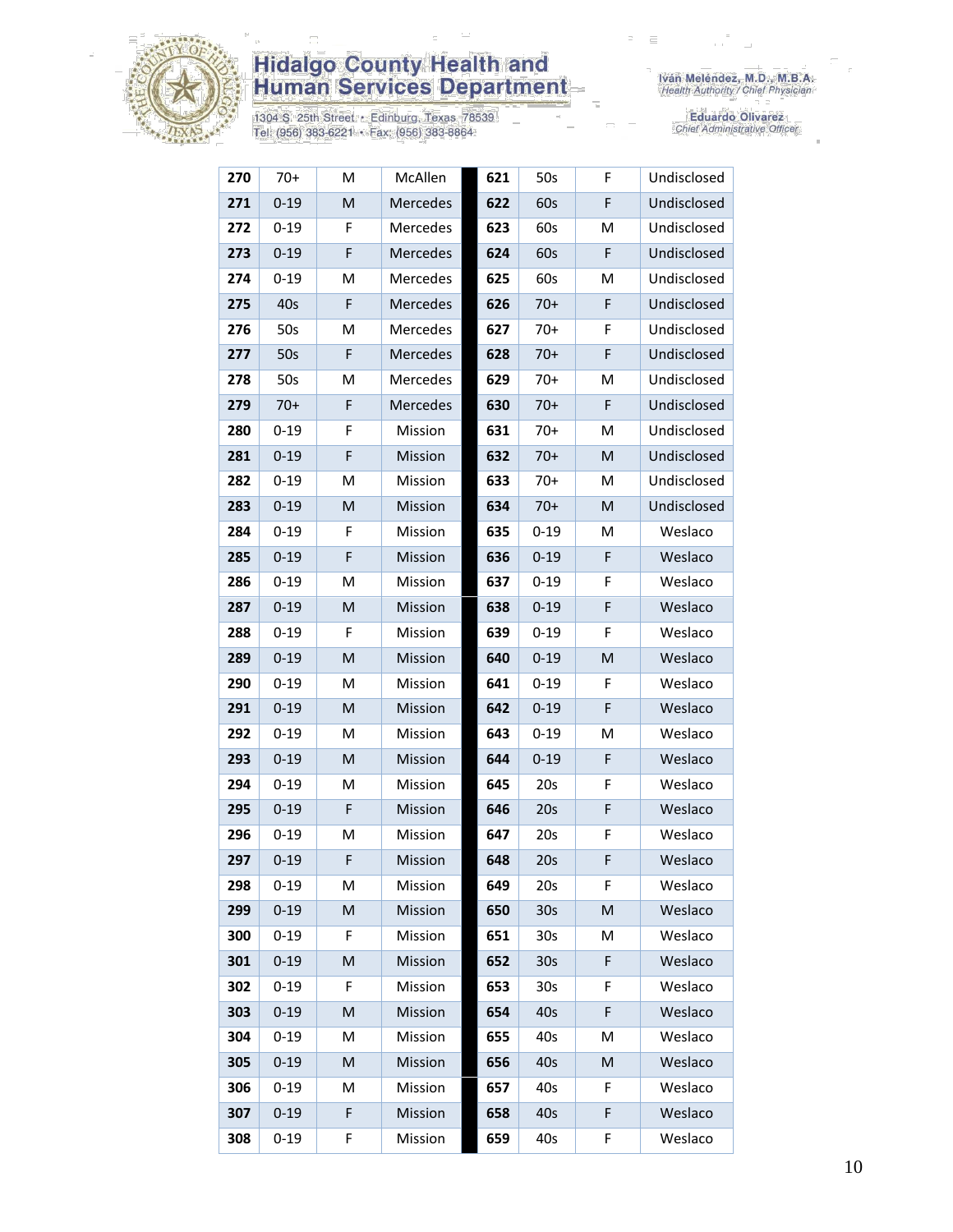

1304 S. 25th Street • Edinburg, Texas 78539<br>Tel: (956) 383-6221 • Fax: (956) 383-8864

| 309 | $0 - 19$ | F                                                                                                          | Mission | 660 | 40s   | M           | Weslaco |
|-----|----------|------------------------------------------------------------------------------------------------------------|---------|-----|-------|-------------|---------|
| 310 | $0 - 19$ | M                                                                                                          | Mission | 661 | 40s   | F           | Weslaco |
| 311 | $0 - 19$ | M                                                                                                          | Mission | 662 | 40s   | F           | Weslaco |
| 312 | $0 - 19$ | F                                                                                                          | Mission | 663 | 40s   | F           | Weslaco |
| 313 | $0 - 19$ | F                                                                                                          | Mission | 664 | 40s   | F           | Weslaco |
| 314 | $0 - 19$ | F                                                                                                          | Mission | 665 | 50s   | M           | Weslaco |
| 315 | $0 - 19$ | M                                                                                                          | Mission | 666 | 50s   | F           | Weslaco |
| 316 | $0 - 19$ | M                                                                                                          | Mission | 667 | 50s   | F           | Weslaco |
| 317 | $0 - 19$ | F                                                                                                          | Mission | 668 | 50s   | F           | Weslaco |
| 318 | $0 - 19$ | M                                                                                                          | Mission | 669 | 50s   | F           | Weslaco |
| 319 | $0 - 19$ | M                                                                                                          | Mission | 670 | 50s   | F           | Weslaco |
| 320 | $0 - 19$ | F                                                                                                          | Mission | 671 | 50s   | Μ           | Weslaco |
| 321 | $0 - 19$ | M                                                                                                          | Mission | 672 | 50s   | M           | Weslaco |
| 322 | $0 - 19$ | F                                                                                                          | Mission | 673 | 50s   | F           | Weslaco |
| 323 | $0 - 19$ | M                                                                                                          | Mission | 674 | 50s   | $\mathsf F$ | Weslaco |
| 324 | $0 - 19$ | F                                                                                                          | Mission | 675 | 60s   | F           | Weslaco |
| 325 | $0 - 19$ | $\mathsf{M}% _{T}=\mathsf{M}_{T}\!\left( a,b\right) ,\ \mathsf{M}_{T}=\mathsf{M}_{T}\!\left( a,b\right) ,$ | Mission | 676 | 60s   | $\mathsf F$ | Weslaco |
| 326 | $0 - 19$ | M                                                                                                          | Mission | 677 | 60s   | М           | Weslaco |
| 327 | $0 - 19$ | F                                                                                                          | Mission | 678 | 60s   | F           | Weslaco |
| 328 | $0 - 19$ | M                                                                                                          | Mission | 679 | 60s   | F           | Weslaco |
| 329 | $0 - 19$ | M                                                                                                          | Mission | 680 | 60s   | M           | Weslaco |
| 330 | $0 - 19$ | F                                                                                                          | Mission | 681 | 60s   | Μ           | Weslaco |
| 331 | $0 - 19$ | F                                                                                                          | Mission | 682 | 60s   | F           | Weslaco |
| 332 | $0 - 19$ | M                                                                                                          | Mission | 683 | 60s   | Μ           | Weslaco |
| 333 | $0 - 19$ | F                                                                                                          | Mission | 684 | 60s   | M           | Weslaco |
| 334 | $0 - 19$ | M                                                                                                          | Mission | 685 | 60s   | F           | Weslaco |
| 335 | $0 - 19$ | $\mathsf{M}% _{T}=\mathsf{M}_{T}\!\left( a,b\right) ,\ \mathsf{M}_{T}=\mathsf{M}_{T}\!\left( a,b\right) ,$ | Mission | 686 | 60s   | F           | Weslaco |
| 336 | $0 - 19$ | F                                                                                                          | Mission | 687 | $70+$ | F           | Weslaco |
| 337 | $0 - 19$ | F                                                                                                          | Mission | 688 | $70+$ | M           | Weslaco |
| 338 | $0 - 19$ | M                                                                                                          | Mission | 689 | $70+$ | Μ           | Weslaco |
| 339 | $0 - 19$ | M                                                                                                          | Mission | 690 | $70+$ | F           | Weslaco |
| 340 | $0 - 19$ | F                                                                                                          | Mission | 691 | $70+$ | F           | Weslaco |
| 341 | $0 - 19$ | F                                                                                                          | Mission | 692 | $70+$ | M           | Weslaco |
| 342 | $0 - 19$ | F                                                                                                          | Mission | 693 | $70+$ | F           | Weslaco |
| 343 | $0 - 19$ | M                                                                                                          | Mission | 694 | $70+$ | F           | Weslaco |
| 344 | $0 - 19$ | F                                                                                                          | Mission | 695 | $70+$ | F           | Weslaco |
| 345 | $0 - 19$ | F                                                                                                          | Mission | 696 | $70+$ | F           | Weslaco |
| 346 | $0 - 19$ | M                                                                                                          | Mission | 697 | 70+   | F           | Weslaco |
| 347 | $0 - 19$ | M                                                                                                          | Mission | 698 | $70+$ | F           | Weslaco |